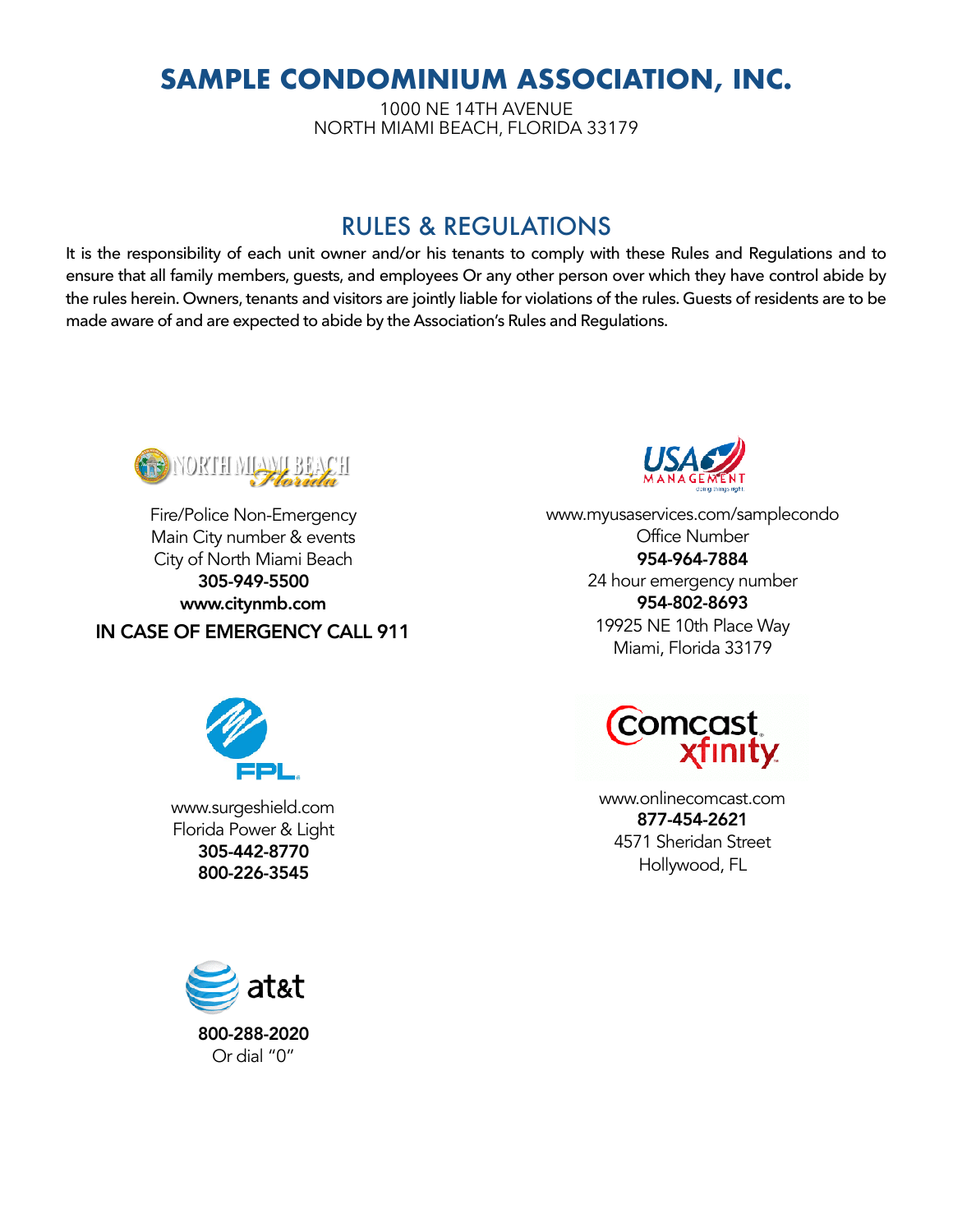# **RULES & REGULATIONS**

Condominium living requires that each owner regulate the occupancy and use of his unit and the common elements so as not to unreasonably or unnecessarily disturb any other resident in the occupancy and use of his unit. With this in mind, the following Rules and Regulations have been established by The Association to protect the owners' right to the quiet enjoyment of his property.

These Rules and Regulations are a compilation of previous Rules and Regulations. All other Rules and Regulations in your possession are no longer valid.

# **COMMON ELEMENTS**

- 1. As per the Florida Clean Air Act, there is absolutely no smoking allowed in all enclosed areas in order to preserve the public health, comfort and environment. If a person fails to comply, he/she will be subject to fines provided by Florida Law and enforcement action as may be provided by law.
- 2. Common elements shall not be obstructed, littered or misused in any manner.
- 3. Children are not allowed to play in hallways, stairwells or elevators. Children under 14 years of age must be supervised at all times and accompanied by an adult.
- 4. No unit owner or occupant of a unit shall post any advertisement or posters of any kind on the exterior of the unit or balcony.
- 5. No one is permitted to interfere with or give directions to maintenance personnel or employees of the companies providing service to the Association. If you have any questions or concerns, please contact the office in writing.
- 6. There will be no skateboards, roller blades or roller skates worn or bicycles ridden inside the buildings. They must be carried outside the common areas before using.
- 7. Bicycles may not be stored in the hallways or stairwells, per fire code. A bicycle rack is provided for leaseHolder bicycles and located in the west tower.
- 8. Removal and/or defacing of public notices is strictly prohibited as they are intended for informational purposes to all residents.
- 9. Do not feed the pigeons, cats or other animals. They are not domesticated and you will remove their natural feeding instincts.

# **MAINTENANCE OF UNITS AND OCCUPANCY**

- 1. Units shall be occupied in the following manner;
	- a. One bedroom units shall be permanently occupied by no more than two (2) persons.
	- b. Two bedroom units shall be permanently occupied by no more than four (4) persons.
- 2. Absolutely no pets of any kind will be allowed in a unit
- 3. Units shall be used only for residential purposes, as a single family private dwelling for the unit owner, the members of his family and social guests and for no other purposes.
- 4. No trade, business, professional or any type of commercial activity may be conducted in or from any unit.
- 5. Each unit owner, at his own expense, shall maintain his unit in good condition and repair.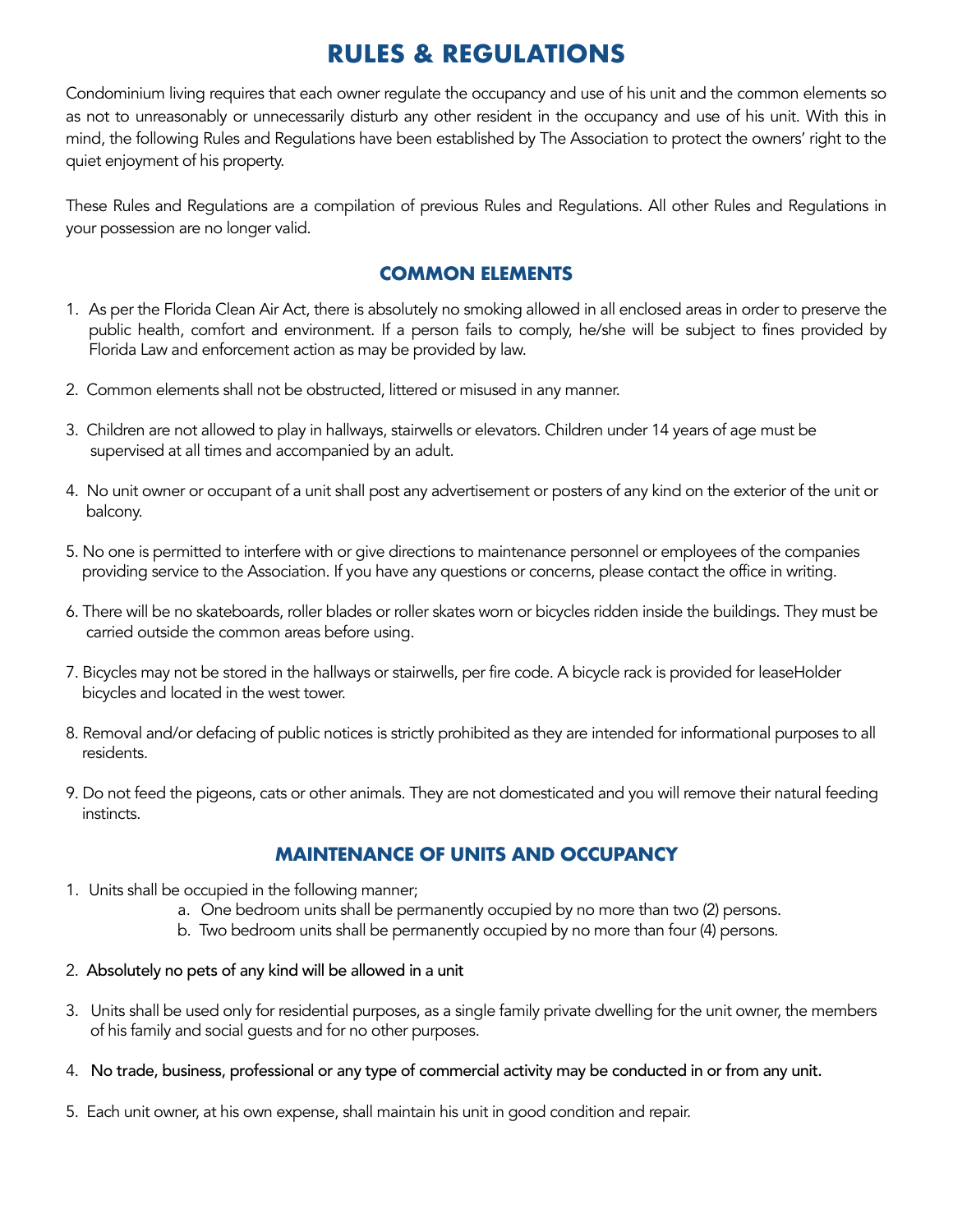- 6. Unit owners shall not permit anything to be done or kept in their units which will increase the rate of insurance on the Association.
- 7. Unit unit floors must be carpeted over padding and if tile in installed, it must be installed over approved sound proofing material.
- 8. Unit owners and occupants shall exercise extreme care to minimize noise so as not to disturb the surrounding Unit Owners. Miami-Dade County has a noise ordinance for excessive noise from 11:00 PM to 7:00 AM/
- 9. The pest control company must be allowed to fumigate each unit monthly to keep the building pest free.
- 10. The Association must have keys to all units for emergency purposes. If the key is left with another Unit Owner, that person's name must be registered with the office. If no one is available to provide access to the unit in case of an emergency, forcible entry at the expense of the Unit Owner will be made.
- 11. Promptly report any water leaks or other possible problems to the Association office at (954) 964-7884 or complaints in writing to the Management Office.
- 12. No structural change or alterations shall be made in any unity, except upon approval, in writing, by the Board of Administration of the Association.
- 13. Remodeling Make sure all workers clean hallways and work areas at the end of their workday. Unit Owners will be responsible if any additional cleaning or disposal is required.
- 14. Draperies, vertical blinds, mini-blinds or shades are the only window treatments allowed.
- 15. Iron bars on doors or windows is prohibited.
- 16. Hot tubs are prohibited.

17. Two doors in each unit must remain as covering those changes the aesthetics of the building

18. Please contact the Board for approval when installing windows, doors or shutters

### **UNIT BALCONIES**

- 1. As per our construction engineer, carpeting on the balconies is prohibited because it contributes to damaging the concrete by retaining moisture.
- 2. Only outdoor furniture or plants are allowed on a unit's balcony. Plants must have drain pans to prevent retention of water/moisture on balcony slab.
- 3. No rugs, bedspreads, etc. may be dusted from the windows or balconies of units
- 5. Drying clothes, including towels and bathing suits, as well as clotheslines and umbrellas on balconies are prohibited. The Balcony shall not be used as a storage area.
- 6. No barbecues or cooking of any type are allowed on the balconies. This is against the fire code.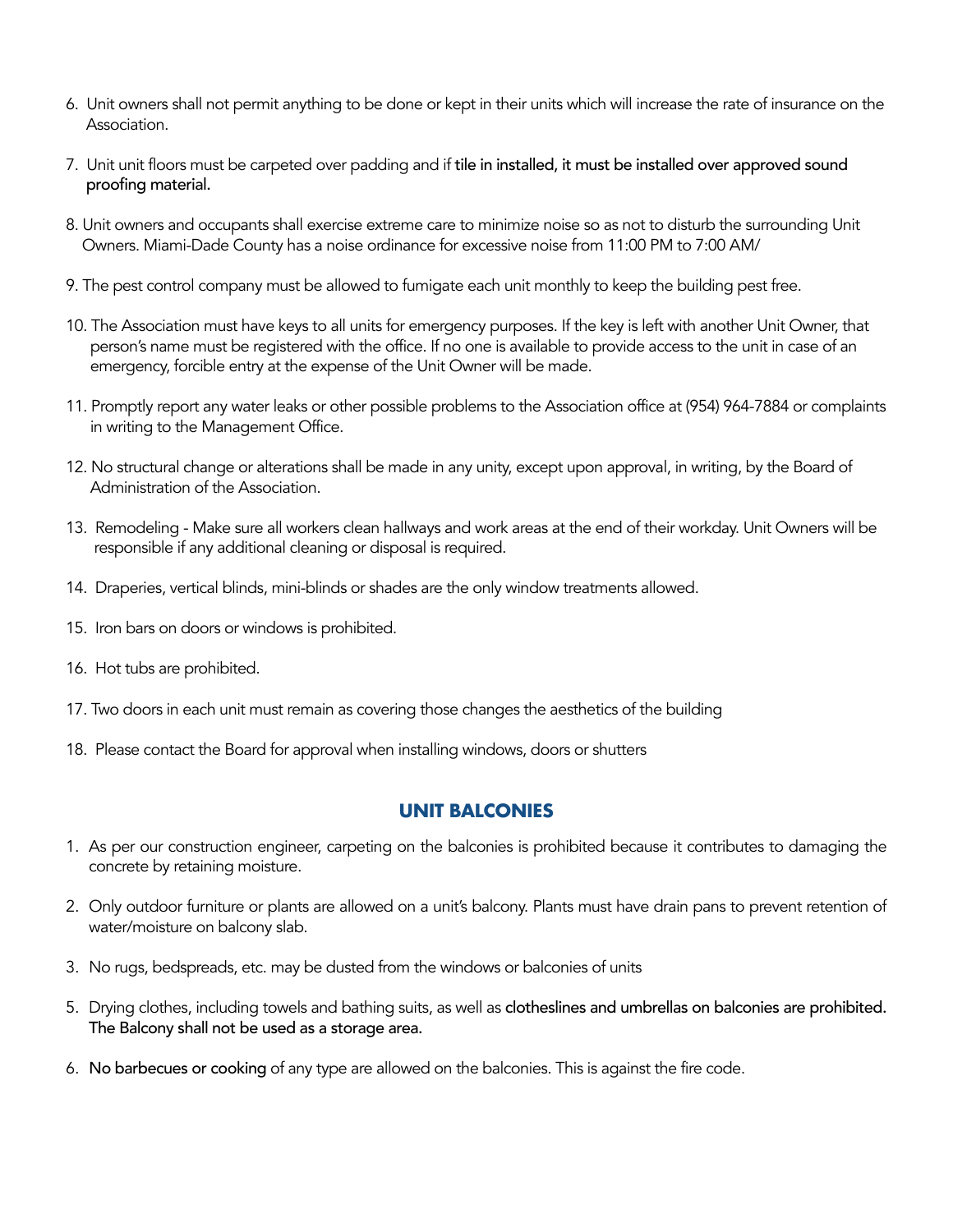# **UNIT ABSENCE & HURRICANE GUIDELINES**

- 1. Those desiring Hurricane Shutters shall submit a written request to the Board for approval per the City of Hallandale Beach Code Enforcement. A copy of the proposal must be submitted. Hurricane Shutters require a permit from the city.
- 2. Hurricane Shutters must be accordion shutters in white.
- 3. Remove all items from balcony when you plan to be absent during hurricane season, Unless you have hurricane shutters.
- 4. Please shut off the water to your unit when leaving for an extended period of time. This includes the valve to the water heater, the two valves in each bathroom and the one under the kitchen sink. Make sure the refrigerator feeder line is turned off as well.

#### **GUESTS, RENTALS & TRANSFERS**

- 1. Rental is permitted for a period not less than three (3) months.
- 2. There is a three (3) year waiting period for renting after purchasing a unit.
- 3. Subleasing is not permitted.
- 4. All Unit Owners that rent out their unit must submit an approval to the Association office with a copy of the unit lease in conjunction with the application and all tenants and purchasers must be interviewed before moving in. Attached is a copy of items to be included with your application.
- 5. All guests (including family) or short term rentals must be registered with the Association office and provide a letter of introduction fro, the Unit Owner as attached. Guests must also be informed of the Rules and Regulations. They must contact the Management office at 954-964-7884 or by email at usaservices@gmail.com
- 6. Maximum number of guests when owner is not present is subject to immediate family and limited to two (2) threeweek periods over a 12 month period.
- 7. Rental is limited to once a year for minimum of three (3) months once the three year waiting period has been met.
- 8. All leases must be in writing and a copy must be included for the Association.
- 9. Owners must inform the Tenants that they must abide by the Rules and Regulations. If Tenants do not comply, the lease may be rescinded and the Tenants will be asked to vacate the unit. Owners are fully responsible for the conduct of their Tenants and any damages caused will be charged to the unit owners.

### **TRASH DISPOSAL**

#### **PLEASE FOLLOW POSTED TRASH ROOM REGULATION NOTICES AS THEY MAY BE AMENDED FROM TIME TO TIME.**

- 1. Garbage chutes shall not be used before 8:00 AM or later 10:00 PM
- 2. All garbage and recycling items shall be deposited in the disposal installation provided for such purposes. All recycling laws shall be followed and will be strictly enforced.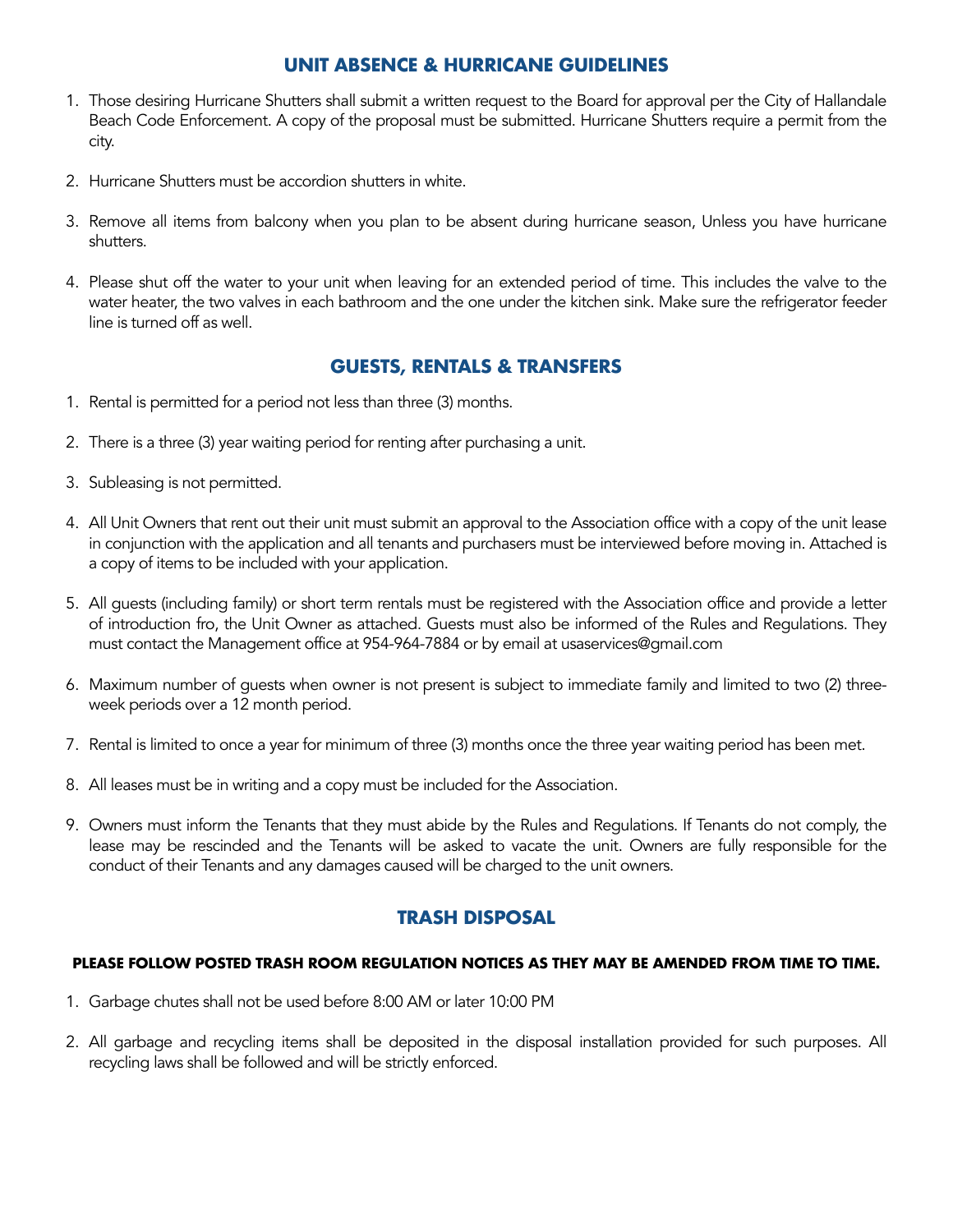- 3. Recycling containers are neither for regular trash nor discards. Please do not co-mingle trash with recycling.
- 4. Mattresses, furniture appliances or any other large items must be removed from the property by supplier or delivery person or taken to the dump directly. These discarded items may not be placed or stored anywhere on the property.
- 5. All trash must be placed in tied plastic bags and placed inside the trash chute.
- 6. Do not drop oversized bags or other oversized items into the trash chute.

### **LAUNDRY ROOMS**

#### **PLEASE FOLLOW POSTED LAUNDRY ROOM REGULATION NOTICES AS THEY MAY BE AMENDED FROM TIME TO TIME**

- 1. Please wipe down machines after use.
- 2. Please clean filters after use.
- 3. Please be considerate of others who need to use the laundry machines after you leave.
- 4. Do not leave any items in the dryers or washers unattended as others may wish to use them.
- 5. Shut off all lights after finishing use of laundry room.
- 6. Laundry room hours are from 7:00 AM to 9:00 PM. This is the last load.

# **SATELLITE DISHES/ANTENNAE**

- 1. No television, radio, satellite or other antennae or satellite system may be installed on any portions of the property except by written approval from the Association. They must be in compliance with the satellite guidelines as set forth by the City of Hallandale Beach.
- 2. Under no circumstances may an antenna be attached to a wall or the roof or any other portion of the common areas.

### **MOVING IN & OUT**

- 1. Moving hours are Monday through Saturday, 8:00 AM to 6:00 PM.
- 2. Use protective mats when moving furniture and appliances in the elevator.
- 3. Any damages caused to the elevator, catwalks, stairs or other parts of the building shall be charged back to the person moving in or out.